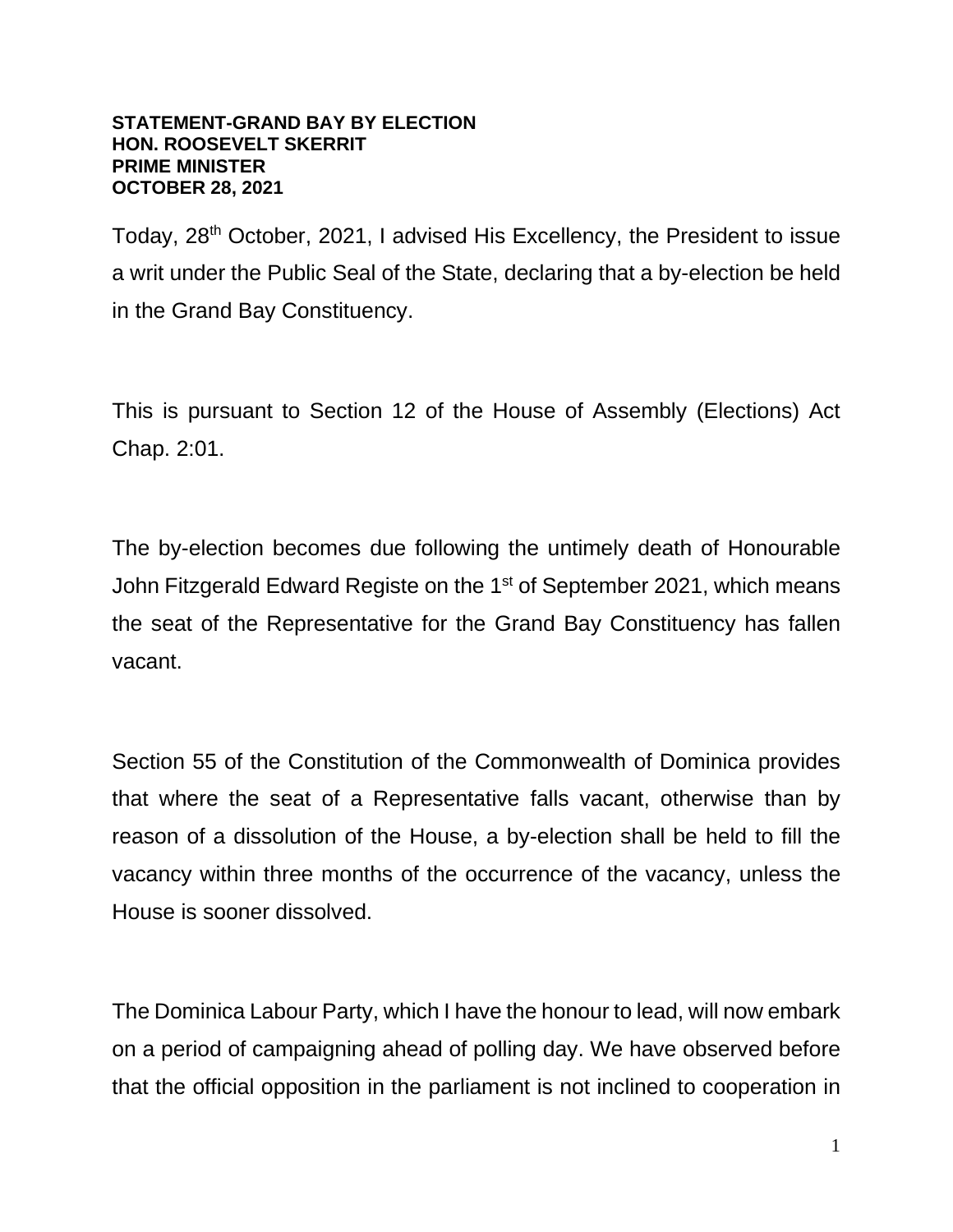such matters. Nevertheless, the DLP will move ahead swiftly with its plan, already in motion, for a predominantly virtual campaign.

We take example from election campaigns held in other regional territories within the past year, which allowed for large crowds at campaign events, and the corresponding spike in COVID-19 cases in these territories.

In the interest of safety, therefore, we will engage in non-traditional modes of campaigning to include meetings streamed via online platforms, radio and television; and more targeted interactions via meeting platforms such as Zoom. All activities will be conducted in a responsible manner, within the stipulated health and safety guidelines established by the Ministry of Health.

In my capacity as Political Leader of the Dominica Labour Party, I wish to now advise that H.E Dr. Vince Henderson, Dominica's Ambassador to the United States and the Organization of American States, has been confirmed as the Labour Party's candidate for the Grand Bay by-election.

Ambassador Henderson's nomination was this week endorsed, first, by the Executive of the Grand Bay Constituency Association and Party Stalwarts of Grand Bay, and subsequently approved by the full membership of the Association.